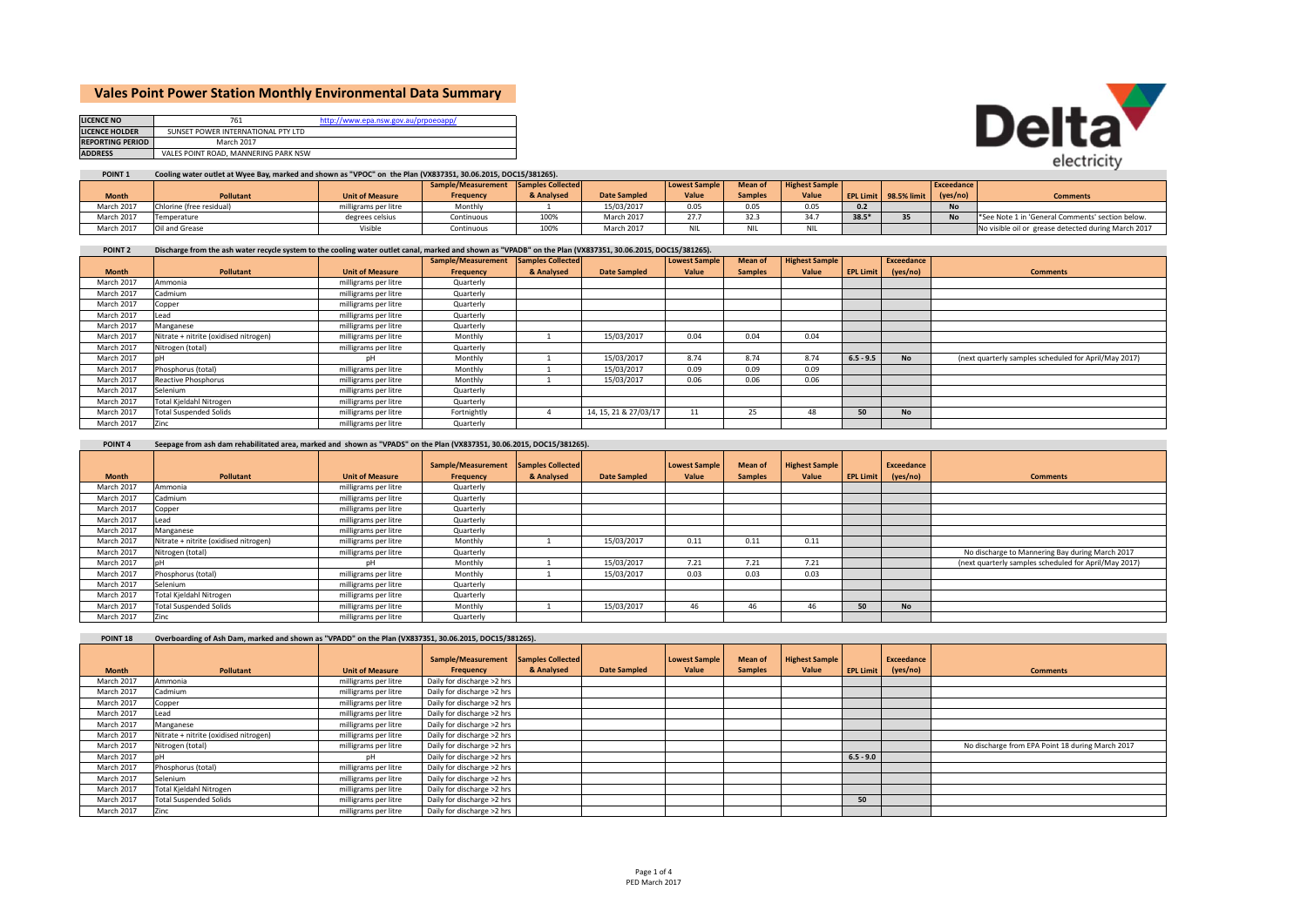| Groundwater bore, marked and shown as "VPGM/D3" on the Plan (VX837351, 30.06.2015, DOC15/381265).<br>POINT <sub>19</sub> |                                |                             |                                 |                                        |                     |                               |                                  |                                |                  |                               |                                                       |
|--------------------------------------------------------------------------------------------------------------------------|--------------------------------|-----------------------------|---------------------------------|----------------------------------------|---------------------|-------------------------------|----------------------------------|--------------------------------|------------------|-------------------------------|-------------------------------------------------------|
| <b>Month</b>                                                                                                             | Pollutant                      | <b>Unit of Measure</b>      | Sample/Measurement<br>Frequency | <b>Samples Collected</b><br>& Analysed | <b>Date Sampled</b> | <b>Lowest Sample</b><br>Value | <b>Mean of</b><br><b>Samples</b> | <b>Highest Sample</b><br>Value | <b>EPL Limit</b> | <b>Exceedance</b><br>(yes/no) | <b>Comments</b>                                       |
| March 2017                                                                                                               | Arsenic                        | milligrams per litre        | Quarterly                       |                                        |                     |                               |                                  |                                |                  |                               |                                                       |
| March 2017                                                                                                               | Cadmium                        | milligrams per litre        | Quarterly                       |                                        |                     |                               |                                  |                                |                  |                               |                                                       |
| March 2017                                                                                                               | Calcium                        | milligrams per litre        | Quarterly                       |                                        |                     |                               |                                  |                                |                  |                               |                                                       |
| March 2017                                                                                                               | Chromium                       | milligrams per litre        | Quarterly                       |                                        |                     |                               |                                  |                                |                  |                               |                                                       |
| March 2017                                                                                                               | Copper                         | milligrams per litre        | Quarterly                       |                                        |                     |                               |                                  |                                |                  |                               |                                                       |
| March 2017                                                                                                               | <b>Electrical conductivity</b> | microsiemens per centimetre | Quarterly                       |                                        |                     |                               |                                  |                                |                  |                               |                                                       |
| March 2017                                                                                                               | Iron                           | milligrams per litre        | Quarterly                       |                                        |                     |                               |                                  |                                |                  |                               |                                                       |
| March 2017                                                                                                               | Lead                           | milligrams per litre        | Quarterly                       |                                        |                     |                               |                                  |                                |                  |                               | (next quarterly samples scheduled for April/May 2017) |
| March 2017                                                                                                               | Magnesium                      | milligrams per litre        | Quarterly                       |                                        |                     |                               |                                  |                                |                  |                               |                                                       |
| March 2017                                                                                                               | Manganese                      | milligrams per litre        | Quarterly                       |                                        |                     |                               |                                  |                                |                  |                               |                                                       |
| March 2017                                                                                                               | Nickel                         | milligrams per litre        | Quarterly                       |                                        |                     |                               |                                  |                                |                  |                               |                                                       |
| March 2017                                                                                                               |                                | nH                          | Quarterly                       |                                        |                     |                               |                                  |                                |                  |                               |                                                       |
| March 2017                                                                                                               | Potassium                      | milligrams per litre        | Quarterly                       |                                        |                     |                               |                                  |                                |                  |                               |                                                       |
| March 2017                                                                                                               | Selenium                       | milligrams per litre        | Quarterly                       |                                        |                     |                               |                                  |                                |                  |                               |                                                       |
| March 2017                                                                                                               | Sodium                         | milligrams per litre        | Quarterly                       |                                        |                     |                               |                                  |                                |                  |                               |                                                       |
| March 2017                                                                                                               | <b>Standing Water Level</b>    | metres                      | Quarterly                       |                                        |                     |                               |                                  |                                |                  |                               |                                                       |
| March 2017                                                                                                               | Zinc                           | milligrams per litre        | Quarterly                       |                                        |                     |                               |                                  |                                |                  |                               |                                                       |

| POINT <sub>20</sub> | Groundwater bore, marked and shown as "VPGM/D5" on the Plan (VX837351, 30.06.2015, DOC15/381265). |                             |                                 |                                 |                     |                               |                                  |                                |                  |                        |                                                       |  |
|---------------------|---------------------------------------------------------------------------------------------------|-----------------------------|---------------------------------|---------------------------------|---------------------|-------------------------------|----------------------------------|--------------------------------|------------------|------------------------|-------------------------------------------------------|--|
| <b>Month</b>        | Pollutant                                                                                         | <b>Unit of Measure</b>      | Sample/Measurement<br>Frequency | Samples Collected<br>& Analysed | <b>Date Sampled</b> | <b>Lowest Sample</b><br>Value | <b>Mean of</b><br><b>Samples</b> | <b>Highest Sample</b><br>Value | <b>EPL Limit</b> | Exceedance<br>(yes/no) | <b>Comments</b>                                       |  |
| March 2017          | Arsenic                                                                                           | milligrams per litre        | Quarterly                       |                                 |                     |                               |                                  |                                |                  |                        |                                                       |  |
| March 2017          | Cadmium                                                                                           | milligrams per litre        | Quarterly                       |                                 |                     |                               |                                  |                                |                  |                        |                                                       |  |
| March 2017          | Calcium                                                                                           | milligrams per litre        | Quarterly                       |                                 |                     |                               |                                  |                                |                  |                        |                                                       |  |
| March 2017          | Chromium                                                                                          | milligrams per litre        | Quarterly                       |                                 |                     |                               |                                  |                                |                  |                        |                                                       |  |
| March 2017          | Copper                                                                                            | milligrams per litre        | Quarterly                       |                                 |                     |                               |                                  |                                |                  |                        |                                                       |  |
| March 2017          | <b>Electrical conductivity</b>                                                                    | microsiemens per centimetre | Quarterly                       |                                 |                     |                               |                                  |                                |                  |                        |                                                       |  |
| March 2017          | Iron                                                                                              | milligrams per litre        | Quarterly                       |                                 |                     |                               |                                  |                                |                  |                        |                                                       |  |
| March 2017          | Lead                                                                                              | milligrams per litre        | Quarterly                       |                                 |                     |                               |                                  |                                |                  |                        | (next quarterly samples scheduled for April/May 2017) |  |
| March 2017          | Magnesium                                                                                         | milligrams per litre        | Quarterly                       |                                 |                     |                               |                                  |                                |                  |                        |                                                       |  |
| March 2017          | Manganese                                                                                         | milligrams per litre        | Quarterly                       |                                 |                     |                               |                                  |                                |                  |                        |                                                       |  |
| March 2017          | Nickel                                                                                            | milligrams per litre        | Quarterly                       |                                 |                     |                               |                                  |                                |                  |                        |                                                       |  |
| March 2017          |                                                                                                   | nH                          | Quarterly                       |                                 |                     |                               |                                  |                                |                  |                        |                                                       |  |
| March 2017          | Potassium                                                                                         | milligrams per litre        | Quarterly                       |                                 |                     |                               |                                  |                                |                  |                        |                                                       |  |
| March 2017          | Selenium                                                                                          | milligrams per litre        | Quarterly                       |                                 |                     |                               |                                  |                                |                  |                        |                                                       |  |
| March 2017          | Sodium                                                                                            | milligrams per litre        | Quarterly                       |                                 |                     |                               |                                  |                                |                  |                        |                                                       |  |
| March 2017          | <b>Standing Water Level</b>                                                                       | metres                      | Quarterly                       |                                 |                     |                               |                                  |                                |                  |                        |                                                       |  |
| March 2017          | Zinc                                                                                              | milligrams per litre        | Quarterly                       |                                 |                     |                               |                                  |                                |                  |                        |                                                       |  |

| POINT <sub>21</sub> | Groundwater bore, marked and shown as "VPGM/D6" on the Plan (VX837351, 30.06.2015, DOC15/381265). |                             |                                 |                                        |                     |                               |                                  |                                |                  |                        |                                                       |  |
|---------------------|---------------------------------------------------------------------------------------------------|-----------------------------|---------------------------------|----------------------------------------|---------------------|-------------------------------|----------------------------------|--------------------------------|------------------|------------------------|-------------------------------------------------------|--|
| <b>Month</b>        | Pollutant                                                                                         | <b>Unit of Measure</b>      | Sample/Measurement<br>Frequency | <b>Samples Collected</b><br>& Analysed | <b>Date Sampled</b> | <b>Lowest Sample</b><br>Value | <b>Mean of</b><br><b>Samples</b> | <b>Highest Sample</b><br>Value | <b>EPL Limit</b> | Exceedance<br>(yes/no) | <b>Comments</b>                                       |  |
| March 2017          | Arsenic                                                                                           | milligrams per litre        | Quarterly                       |                                        |                     |                               |                                  |                                |                  |                        |                                                       |  |
| March 2017          | Cadmium                                                                                           | milligrams per litre        | Quarterly                       |                                        |                     |                               |                                  |                                |                  |                        |                                                       |  |
| March 2017          | Calcium                                                                                           | milligrams per litre        | Quarterly                       |                                        |                     |                               |                                  |                                |                  |                        |                                                       |  |
| March 2017          | Chromium                                                                                          | milligrams per litre        | Quarterly                       |                                        |                     |                               |                                  |                                |                  |                        |                                                       |  |
| March 2017          | Copper                                                                                            | milligrams per litre        | Quarterly                       |                                        |                     |                               |                                  |                                |                  |                        |                                                       |  |
| March 2017          | <b>Electrical conductivity</b>                                                                    | microsiemens per centimetre | Quarterly                       |                                        |                     |                               |                                  |                                |                  |                        |                                                       |  |
| March 2017          | ron                                                                                               | milligrams per litre        | Quarterly                       |                                        |                     |                               |                                  |                                |                  |                        |                                                       |  |
| March 2017          | Lead                                                                                              | milligrams per litre        | Quarterly                       |                                        |                     |                               |                                  |                                |                  |                        | (next quarterly samples scheduled for April/May 2017) |  |
| March 2017          | Magnesium                                                                                         | milligrams per litre        | Quarterly                       |                                        |                     |                               |                                  |                                |                  |                        |                                                       |  |
| March 2017          | Manganese                                                                                         | milligrams per litre        | Quarterly                       |                                        |                     |                               |                                  |                                |                  |                        |                                                       |  |
| March 2017          | Nickel                                                                                            | milligrams per litre        | Quarterly                       |                                        |                     |                               |                                  |                                |                  |                        |                                                       |  |
| March 2017          |                                                                                                   | nH                          | Quarterly                       |                                        |                     |                               |                                  |                                |                  |                        |                                                       |  |
| March 2017          | Potassium                                                                                         | milligrams per litre        | Quarterly                       |                                        |                     |                               |                                  |                                |                  |                        |                                                       |  |
| March 2017          | Selenium                                                                                          | milligrams per litre        | Quarterly                       |                                        |                     |                               |                                  |                                |                  |                        |                                                       |  |
| March 2017          | Sodium                                                                                            | milligrams per litre        | Quarterly                       |                                        |                     |                               |                                  |                                |                  |                        |                                                       |  |
| March 2017          | <b>Standing Water Level</b>                                                                       | metres                      | Quarterly                       |                                        |                     |                               |                                  |                                |                  |                        |                                                       |  |
| March 2017          | Zinc                                                                                              | milligrams per litre        | Quarterly                       |                                        |                     |                               |                                  |                                |                  |                        |                                                       |  |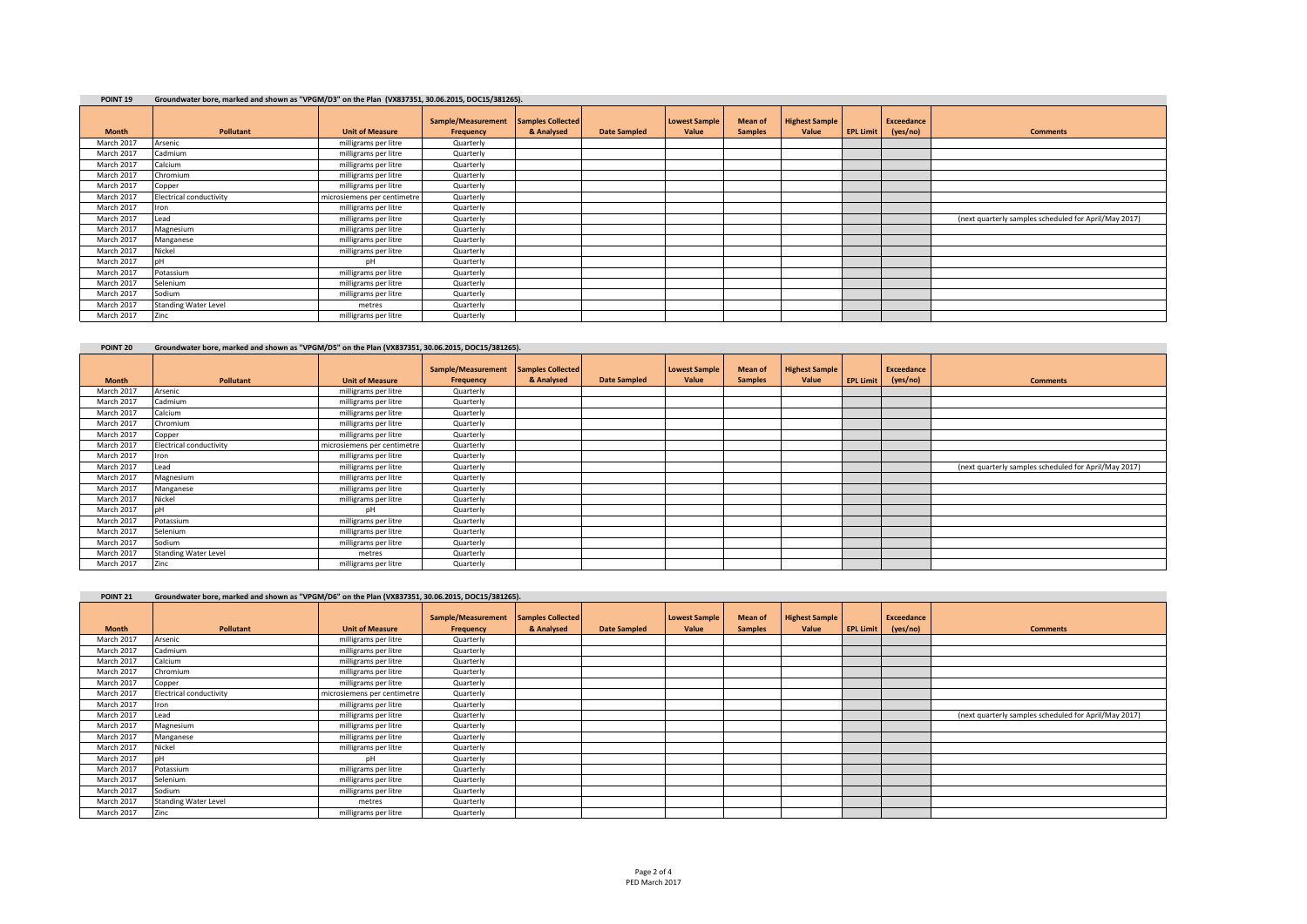### **POINT 22 Groundwater bore, marked and shown as "VPGM/D8" on the Plan (VX837351, 30.06.2015, DOC15/381265).**

| <b>FUINT LL</b> | Groundwater Dore, marked and shown as virum/Dollon the Fiam (vA037331, 30.00.2013, DOC13/301203). |                             |                                 |                                        |                     |                               |                           |                                |                  |                        |                                                       |
|-----------------|---------------------------------------------------------------------------------------------------|-----------------------------|---------------------------------|----------------------------------------|---------------------|-------------------------------|---------------------------|--------------------------------|------------------|------------------------|-------------------------------------------------------|
| <b>Month</b>    | <b>Pollutant</b>                                                                                  | <b>Unit of Measure</b>      | Sample/Measurement<br>Frequency | <b>Samples Collected</b><br>& Analysed | <b>Date Sampled</b> | <b>Lowest Sample</b><br>Value | Mean of<br><b>Samples</b> | <b>Highest Sample</b><br>Value | <b>EPL Limit</b> | Exceedance<br>(yes/no) | <b>Comments</b>                                       |
| March 2017      | Arsenic                                                                                           | milligrams per litre        | Quarterly                       |                                        |                     |                               |                           |                                |                  |                        |                                                       |
| March 2017      | Cadmium                                                                                           | milligrams per litre        | Quarterly                       |                                        |                     |                               |                           |                                |                  |                        |                                                       |
| March 2017      | Calcium                                                                                           | milligrams per litre        | Quarterly                       |                                        |                     |                               |                           |                                |                  |                        |                                                       |
| March 2017      | Chromium                                                                                          | milligrams per litre        | Quarterly                       |                                        |                     |                               |                           |                                |                  |                        |                                                       |
| March 2017      | Copper                                                                                            | milligrams per litre        | Quarterly                       |                                        |                     |                               |                           |                                |                  |                        |                                                       |
| March 2017      | <b>Electrical conductivity</b>                                                                    | microsiemens per centimetre | Quarterly                       |                                        |                     |                               |                           |                                |                  |                        |                                                       |
| March 2017      | <b>Iron</b>                                                                                       | milligrams per litre        | Quarterly                       |                                        |                     |                               |                           |                                |                  |                        |                                                       |
| March 2017      | Lead                                                                                              | milligrams per litre        | Quarterly                       |                                        |                     |                               |                           |                                |                  |                        | (next quarterly samples scheduled for April/May 2017) |
| March 2017      | Magnesium                                                                                         | milligrams per litre        | Quarterly                       |                                        |                     |                               |                           |                                |                  |                        |                                                       |
| March 2017      | Manganese                                                                                         | milligrams per litre        | Quarterly                       |                                        |                     |                               |                           |                                |                  |                        |                                                       |
| March 2017      | Nickel                                                                                            | milligrams per litre        | Quarterly                       |                                        |                     |                               |                           |                                |                  |                        |                                                       |
| March 2017      |                                                                                                   | nH                          | Quarterly                       |                                        |                     |                               |                           |                                |                  |                        |                                                       |
| March 2017      | Potassium                                                                                         | milligrams per litre        | Quarterly                       |                                        |                     |                               |                           |                                |                  |                        |                                                       |
| March 2017      | Selenium                                                                                          | milligrams per litre        | Quarterly                       |                                        |                     |                               |                           |                                |                  |                        |                                                       |
| March 2017      | Sodium                                                                                            | milligrams per litre        | Quarterly                       |                                        |                     |                               |                           |                                |                  |                        |                                                       |
| March 2017      | <b>Standing Water Level</b>                                                                       | metres                      | Quarterly                       |                                        |                     |                               |                           |                                |                  |                        |                                                       |
| March 2017      | Zinc                                                                                              | milligrams per litre        | Quarterly                       |                                        |                     |                               |                           |                                |                  |                        |                                                       |

### **POINT 23 Groundwater bore, marked and shown as "VPGM/D10" on the Plan (VX837351, 30.06.2015, DOC15/381265).**

|              |                                |                             | Sample/Measurement | Samples Collected |                     | <b>Lowest Sample</b> | <b>Mean of</b> | <b>Highest Sample</b> |                  | Exceedance |                                                       |
|--------------|--------------------------------|-----------------------------|--------------------|-------------------|---------------------|----------------------|----------------|-----------------------|------------------|------------|-------------------------------------------------------|
| <b>Month</b> | <b>Pollutant</b>               | <b>Unit of Measure</b>      | Frequency          | & Analysed        | <b>Date Sampled</b> | Value                | <b>Samples</b> | Value                 | <b>EPL Limit</b> | (yes/no)   | <b>Comments</b>                                       |
| March 2017   | Arsenic                        | milligrams per litre        | Quarterly          |                   |                     |                      |                |                       |                  |            |                                                       |
| March 2017   | Cadmium                        | milligrams per litre        | Quarterly          |                   |                     |                      |                |                       |                  |            |                                                       |
| March 2017   | Calcium                        | milligrams per litre        | Quarterly          |                   |                     |                      |                |                       |                  |            |                                                       |
| March 2017   | Chromium                       | milligrams per litre        | Quarterly          |                   |                     |                      |                |                       |                  |            |                                                       |
| March 2017   | Copper                         | milligrams per litre        | Quarterly          |                   |                     |                      |                |                       |                  |            |                                                       |
| March 2017   | <b>Electrical conductivity</b> | microsiemens per centimetre | Quarterly          |                   |                     |                      |                |                       |                  |            |                                                       |
| March 2017   | Iron                           | milligrams per litre        | Quarterly          |                   |                     |                      |                |                       |                  |            |                                                       |
| March 2017   | Lead                           | milligrams per litre        | Quarterly          |                   |                     |                      |                |                       |                  |            | (next quarterly samples scheduled for April/May 2017) |
| March 2017   | Magnesium                      | milligrams per litre        | Quarterly          |                   |                     |                      |                |                       |                  |            |                                                       |
| March 2017   | Manganese                      | milligrams per litre        | Quarterly          |                   |                     |                      |                |                       |                  |            |                                                       |
| March 2017   | Nickel                         | milligrams per litre        | Quarterly          |                   |                     |                      |                |                       |                  |            |                                                       |
| March 2017   |                                | pН                          | Quarterly          |                   |                     |                      |                |                       |                  |            |                                                       |
| March 2017   | Potassium                      | milligrams per litre        | Quarterly          |                   |                     |                      |                |                       |                  |            |                                                       |
| March 2017   | Selenium                       | milligrams per litre        | Quarterly          |                   |                     |                      |                |                       |                  |            |                                                       |
| March 2017   | Sodium                         | milligrams per litre        | Quarterly          |                   |                     |                      |                |                       |                  |            |                                                       |
| March 2017   | <b>Standing Water Level</b>    | metres                      | Quarterly          |                   |                     |                      |                |                       |                  |            |                                                       |
| March 2017   | Zinc                           | milligrams per litre        | Quarterly          |                   |                     |                      |                |                       |                  |            |                                                       |

#### POINT 11 Stack serving Boiler Unit No. 5. marked and shown as "11" on the Plan (VX837351, 30.06.2015, DOC15/381265).

| .            | state screens, bonds only not be analyzed and shown as in the man process success, bounds someon. |                            |                    |                          |                     |                      |                |                       |                  |                   |                                                          |
|--------------|---------------------------------------------------------------------------------------------------|----------------------------|--------------------|--------------------------|---------------------|----------------------|----------------|-----------------------|------------------|-------------------|----------------------------------------------------------|
|              |                                                                                                   |                            | Sample/Measurement | <b>Samples Collected</b> |                     | <b>Lowest Sample</b> | <b>Mean of</b> | <b>Highest Sample</b> |                  | <b>Exceedance</b> |                                                          |
| <b>Month</b> | Pollutant                                                                                         | <b>Unit of Measure</b>     | Frequency          | & Analysed               | <b>Date Sampled</b> | Value                | <b>Samples</b> | Value                 | <b>EPL Limit</b> | (yes/no)          | <b>Comments</b>                                          |
| March 2017   | Cadmium                                                                                           | milligrams per cubic metre | Yearly             |                          |                     |                      |                |                       |                  | <b>No</b>         | Refer Note 2 in 'General Comments' re annual stack tests |
| March 2017   | Chlorine                                                                                          | milligrams per cubic metre | Yearly             |                          |                     |                      |                |                       | 200              | <b>No</b>         |                                                          |
| March 2017   | Copper                                                                                            | milligrams per cubic metre | Yearly             |                          |                     |                      |                |                       |                  |                   |                                                          |
| March 2017   | Hydrogen chloride                                                                                 | milligrams per cubic metre | Yearly             |                          |                     |                      |                |                       | 100              | <b>No</b>         |                                                          |
| March 2017   | Mercury                                                                                           | milligrams per cubic metre | Yearly             |                          |                     |                      |                |                       |                  | <b>No</b>         |                                                          |
| March 2017   | Moisture                                                                                          | percent                    | Yearly             |                          |                     |                      |                |                       |                  |                   |                                                          |
| March 2017   | Molecular weight of stack gases                                                                   | grams per gram mole        | Yearly             |                          |                     |                      |                |                       |                  |                   |                                                          |
| March 2017   | Nitrogen Oxides                                                                                   | milligrams per cubic metre | Continuous         | 100%                     | March 2017          | 383                  | 542            | 675                   | 1500             | <b>No</b>         |                                                          |
| March 2017   | Sulfuric acid mist and sulfur trioxide (as SO3)                                                   | milligrams per cubic metre | Yearly             |                          |                     |                      |                |                       | 100              | <b>No</b>         |                                                          |
| March 2017   | Sulphur dioxide                                                                                   | parts per million          | Continuous         | 100%                     | March 2017          | 182                  | 215            | 233                   | 600              | <b>No</b>         |                                                          |
| March 2017   | Temperature                                                                                       | degrees Celsius            | Yearly             |                          |                     |                      |                |                       |                  |                   |                                                          |
| March 2017   | <b>Total Fluoride</b>                                                                             | milligrams per cubic metre | Yearly             |                          |                     |                      |                |                       | 50               | <b>No</b>         |                                                          |
| March 2017   | <b>Total Solid Particles</b>                                                                      | milligrams per cubic metre | Yearly             |                          |                     |                      |                |                       | 100              | <b>No</b>         |                                                          |
| March 2017   | Type 1 and Type 2 substances in aggregate                                                         | milligrams per cubic metre | Yearly             |                          |                     |                      |                |                       |                  | <b>No</b>         |                                                          |
| March 2017   | Undifferentiated Particulates                                                                     | milligrams per cubic metre | Continuous         | 100%                     | March 2017          | 10.7                 | 21.2           | 66.1                  |                  |                   |                                                          |
| March 2017   | Velocity                                                                                          | metres per second          | Yearly             |                          |                     |                      |                |                       |                  |                   |                                                          |
| March 2017   | Volatile organic compounds                                                                        | parts per million          | Yearly             |                          |                     |                      |                |                       |                  |                   |                                                          |
| March 2017   | Volumetric flowrate                                                                               | cubic metres per second    | Yearly             |                          |                     |                      |                |                       |                  |                   |                                                          |